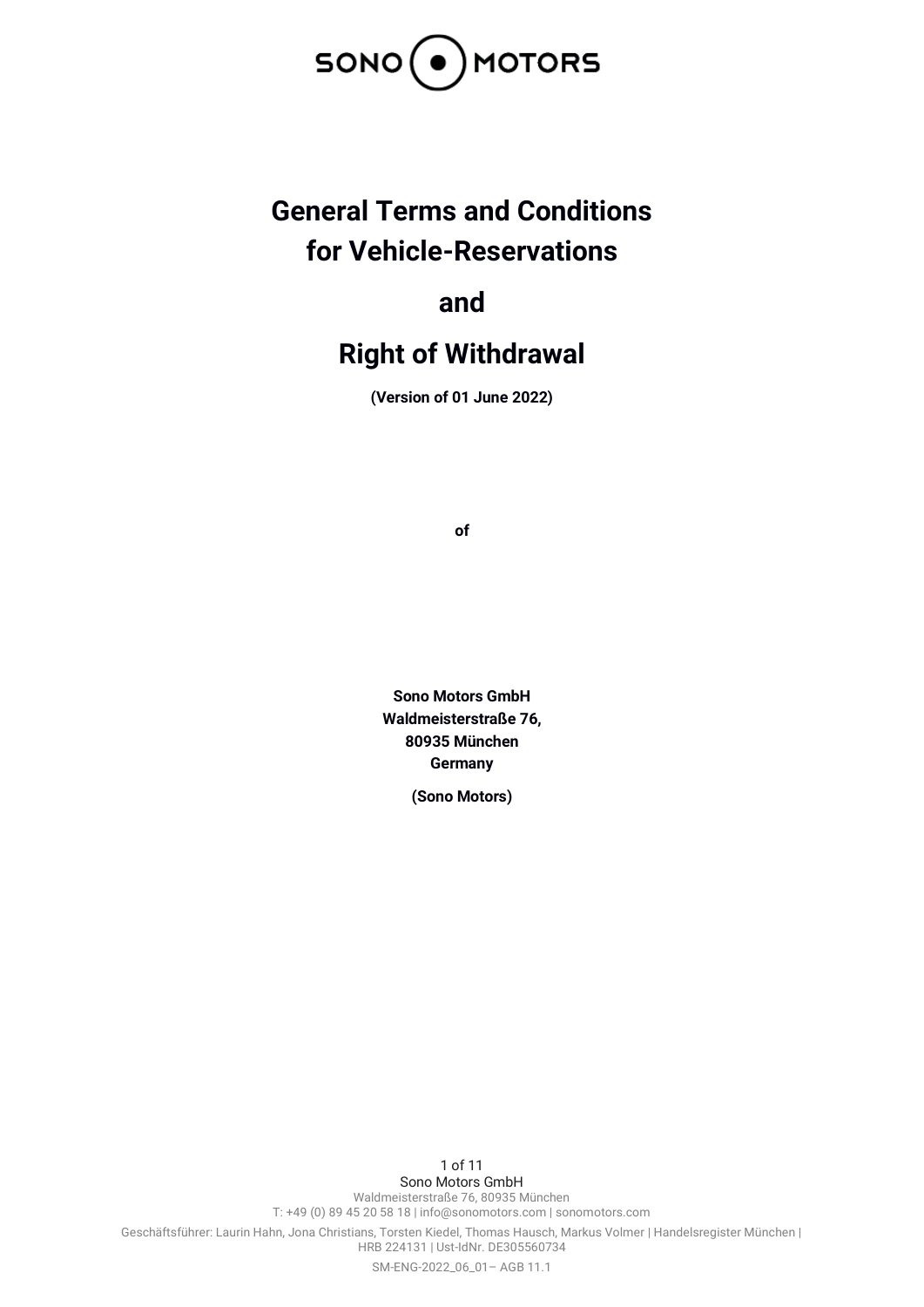

**These General Terms & Conditions for Vehicle-Reservations (hereinafter "GTC-VR") apply to all reservations of vehicles of Sono Motors GmbH, Waldmeisterstr. 76, 80935 München, Deutschland (Tel.: +49 (0)89 45205818, e-mail: [info@sonomotors.com\)](mailto:info@sonomotors.com).**

- 1. **Agreement**
	- a. **The display of reservation-options on Sono Motors' website does not constitute a legally binding offer, but an invitation to treat. When a reservation is placed over Sono Motors' website, the contract will be concluded once (i) the ordering process on the website is followed through and the order is confirmed by the client, by activating the buttons labelled "complete the contract and pay", (ii) Sono Motors accepts the order, via email, and (iii) the client's payment is confirmed by Adyen N.V., or one of its affiliated companies (see clause 6.b).**
	- b. **In addition, Sono Motors will confirm receipt of the order over the website, via email. For clarification, this conformation-email does not constitute an acceptance of an order, unless explicitly specified therein.**
	- c. **Further, Sono Motors will provide a copy of all contractual documents to the client, including a copy of the order, as well as a copy of these GTC-VR, via email; these documents need to be stored, permanently, by the client. Sono Motors will not store any documentation for the client.**
	- d. **For reservation via means other than Sono Motors' website, the contract will be concluded, according to statutory provisions, by offer and offer-acceptance.**
	- e. **In case there are previous contracts between the parties regarding a reservation and/or an increase of the reservation down payment for the vehicle, those contracts are replaced by this contract. If payments have been made in the past based on such replaced contracts, they will be added to the new reservation amount agreed upon in this contract.**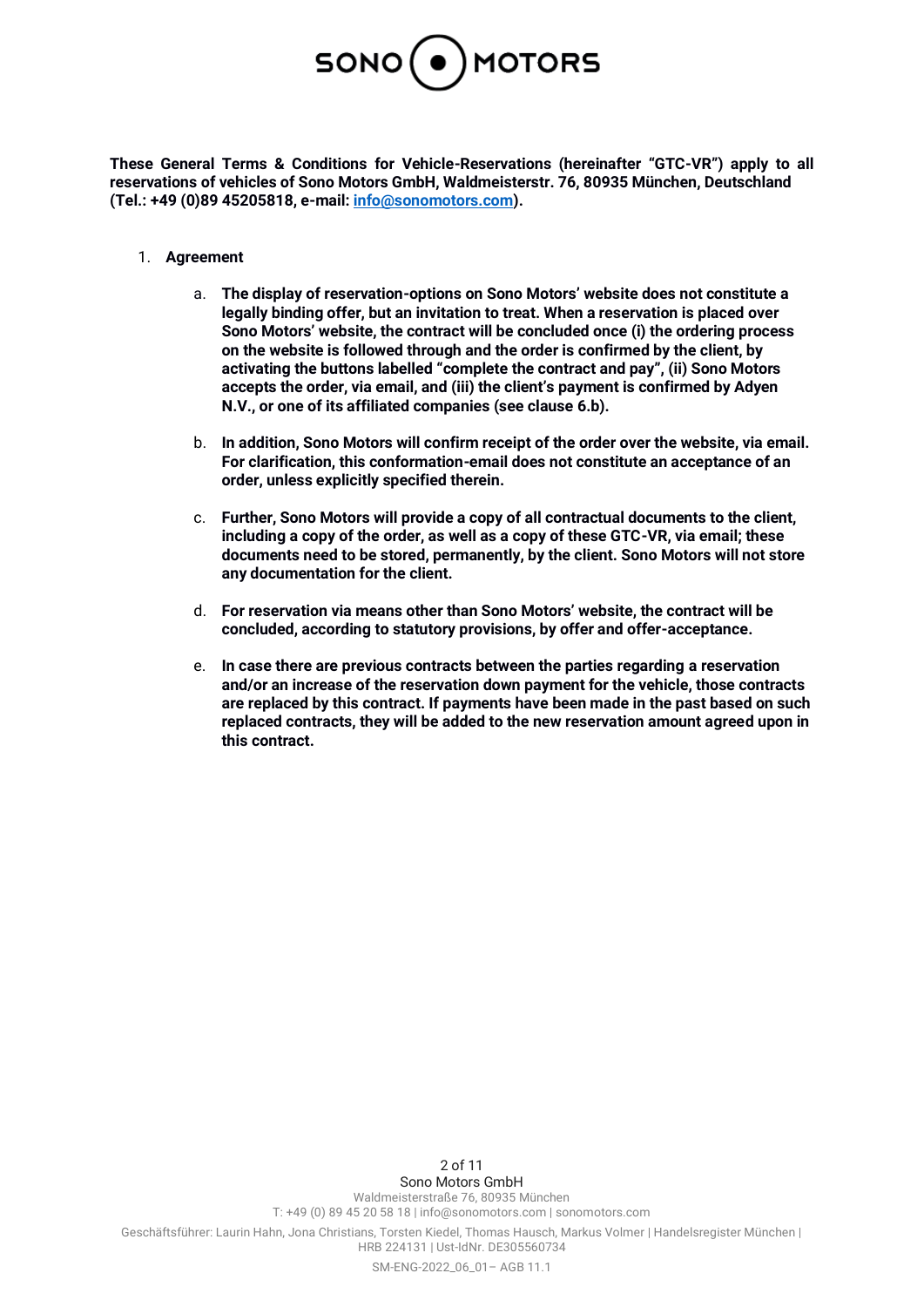

# 2. **Purpose**

- a. **The purpose of this agreement is the reservation of an electric vehicle, as defined and specified during the order-process. By placing a order, the client is acquiring the right to purchase an electric vehicle, as set out in clause 4 of this agreement. The price paid for the reservation will be credited, in full, to the purchase price of the vehicle.**
- b. **Through the reservation-process, there shall be no entitlement to the delivery of a vehicle.**
- c. **The reservation is made for entering into a subsequent sales agreement, for the electric vehicle, as indicated in the order. Any amounts paid for the reservation can only be returned, in case of a withdrawal, under clause 7, or a rescission under clause 8.**

# 3. **Test-Drives**

- a. **Sono Motors may, at its own discretion, offer test-drives. If test-drives are offered, Sono Motors can propose several time-slots or a time-frame, for the test drives. The client or participant may choose a time-slot within this time-frame, unless that appointment has already been assigned to another customer.**
- b. **The test drives will, typically, take place in several cities throughout Europe. Sono Motors may, at its own discretion, offer test drives in other or further countries. Sono Motors will try to offer test-drives in all countries, provided there are sufficient reservations in these countries.**
- c. **Participation in a test-drive requires that the driver holds a valid German driver's license, for a class B vehicle, including former class 3 driving licenses and foreign driving licenses that are valid in Germany, or a corresponding driving license that is valid at the location of the test drive. Licenses are to be shown to the test-drive representatives from Sono Motors, at the time of the test-drive.**
- d. **The client is responsible for making travel and accommodation arrangements, at her own expense, to the venue of the test-drive.**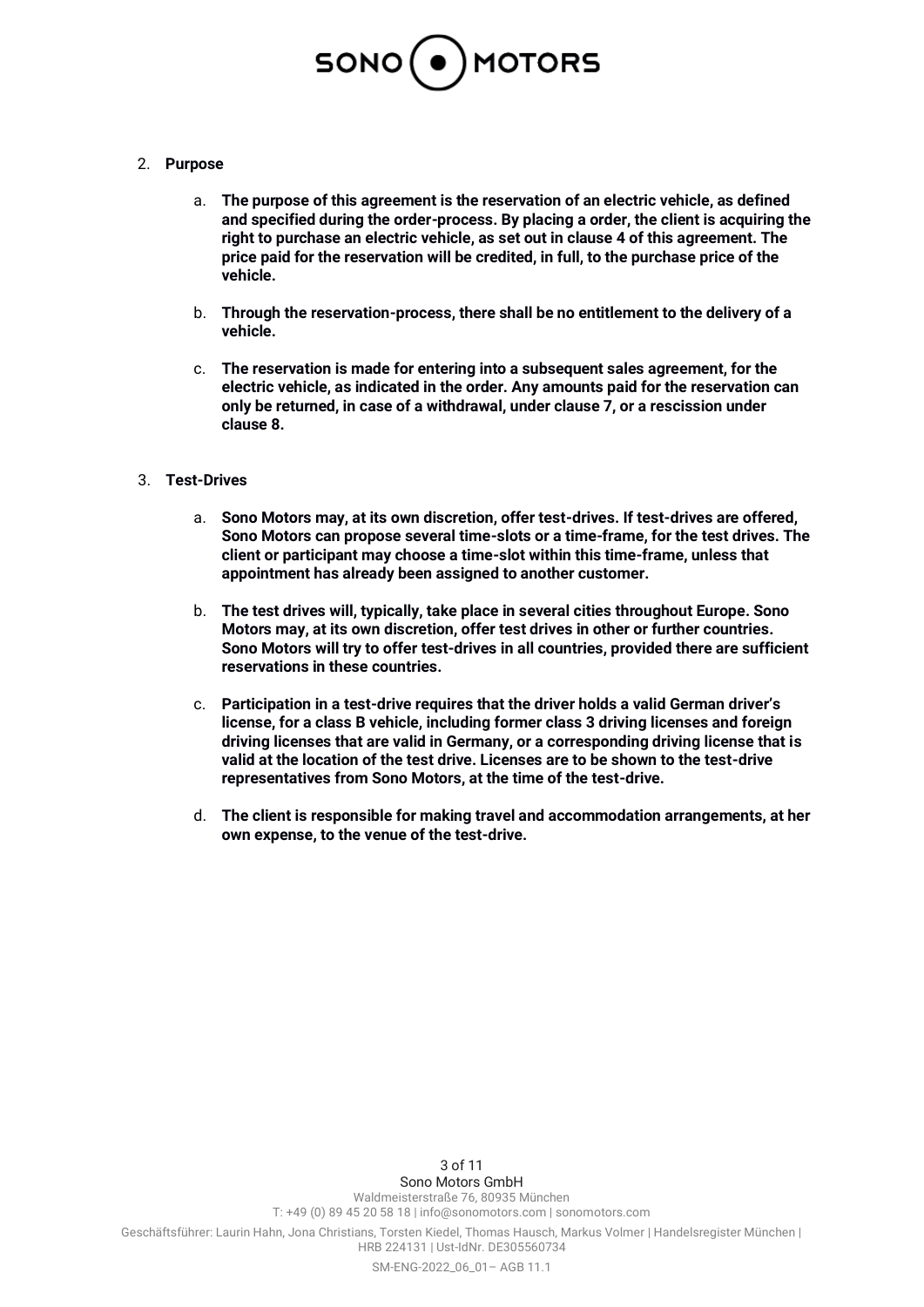

# 4. **Sales Contract**

- a. **At an appropriate point in time, Sono Motors will offer the client the reserved vehicle for purchase.**
- b. **The purchase price for the vehicle will be 28,500 euro. Sono Motors may, at its own choosing, offer extras at a higher retail price. Depending on the price level selected by the customer for the reservation, Sono Motors will give the customer the discount specified in the reservation, as well as other discounts that may be offered by Sono Motors. The price of the reservation or the sum referred to in point 1.e will be credited, in full, towards the retail price of the vehicle.**
- c. **The batteries required to operate the vehicle, are included in the purchase price of 28,500 euro.**
- d. **The cost of delivering the vehicles to a place other than the standard place of delivery will not be included in the purchase price of 28,500 euro. At the time of reservation, Sono Motors assumes that the standard place of delivery will be Bremerhaven, Germany. Sono Motors will clearly state the standard place of delivery in the sales contract. Sono Motors may, at its own choosing, offer to deliver the vehicles to other locations than the standard place of delivery in Germany or other countries. In that case, this service will be provided in exchange for an additional payment. Such additional payment will be based on the actual costs of delivery to the place indicated by the customer. For a delivery outside of Germany, the customer will be responsible for any taxes or duties, according to clause 5.c.**
- e. **The Sion will include digital elements. Sono Motors will provide additional functionality as digital services such as mobile apps and cloud services. The use of these additional services will require a terminal device with a common operating system. The details will be laid down in the sales contract. In this context, Sono Motors may offer a concrete period for the provision of updates and digital services of no less than 10 years starting with the delivery of the vehicle; the customer is advised that this period may be shorter than the period that would result from determining the period according to statutory provisions.**
- f. **For the sales contract of the vehicle, the statutory warranty period for the sale of goods will apply.**

#### 5. **Prices; Taxes**

- a. **The prices shown on the website include the applicable German Value-Added Tax (VAT), as well as other applicable German consumer taxes.**
- b. **If the client transports the vehicle to another country, within or outside of the European Union, the client will be responsible for all duties, taxes and/or levies, resulting therefrom. Upon exportation, the client may have the right to reclaim the German VAT, from the German tax/revenues authorities.**
- c. **In case that Sono Motors offers a delivery point outside of Germany, alternative consumer taxes may apply. In this case, the sales contract, offered by Sono Motors, will display a higher or lower purchase price, depending on these new consumer**

#### 4 of 11

Sono Motors GmbH Waldmeisterstraße 76, 80935 München T: +49 (0) 89 45 20 58 18 | info@sonomotors.com | sonomotors.com Geschäftsführer: Laurin Hahn, Jona Christians, Torsten Kiedel, Thomas Hausch, Markus Volmer | Handelsregister München | HRB 224131 | Ust-IdNr. DE305560734 SM-ENG-2022\_06\_01– AGB 11.1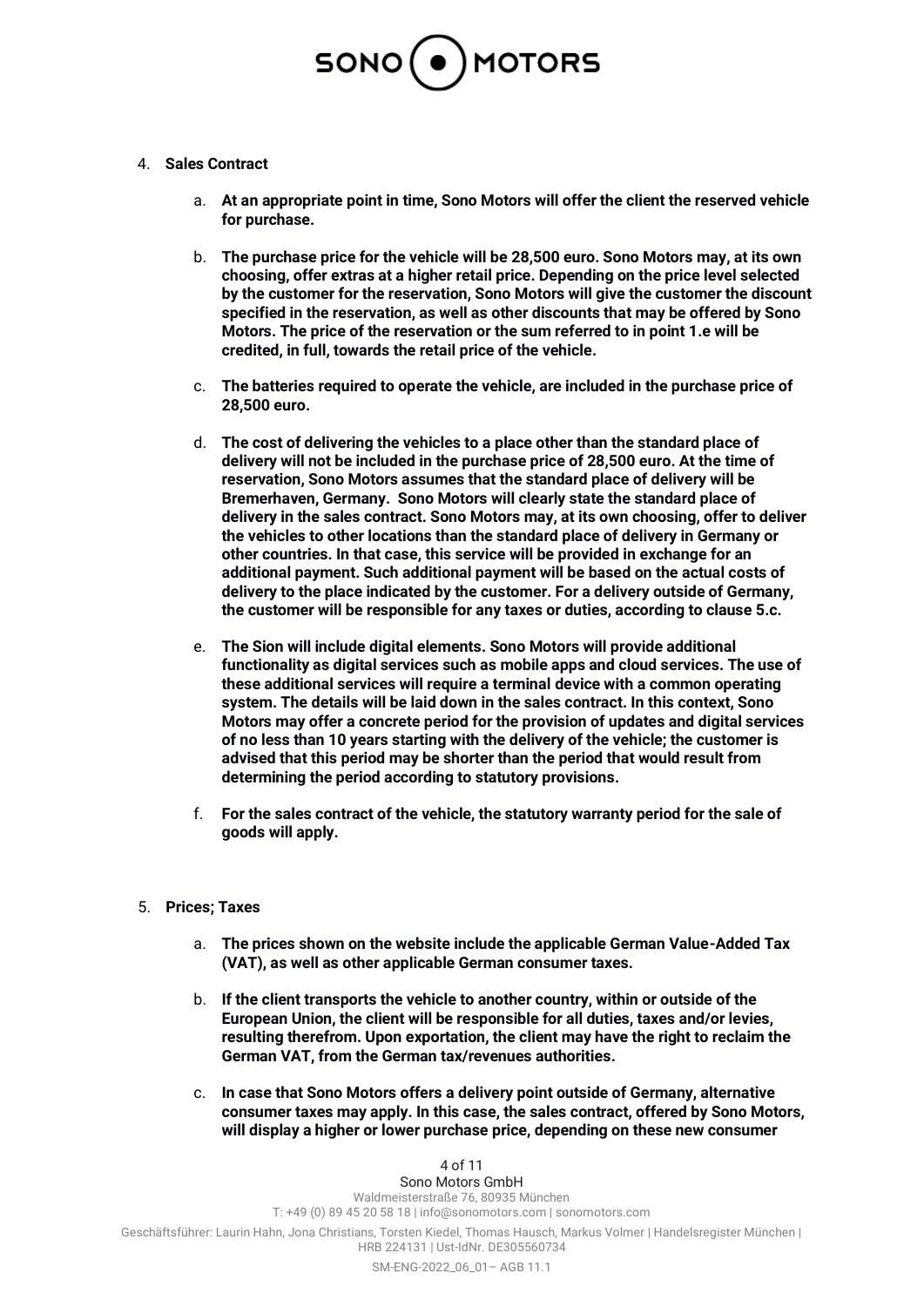

**taxes and/or duties; in case a lower price shall apply, Sono Motors will refund any difference.**

5 of 11 Sono Motors GmbH Waldmeisterstraße 76, 80935 München T: +49 (0) 89 45 20 58 18 | info@sonomotors.com | sonomotors.com Geschäftsführer: Laurin Hahn, Jona Christians, Torsten Kiedel, Thomas Hausch, Markus Volmer | Handelsregister München | HRB 224131 | Ust-IdNr. DE305560734 SM-ENG-2022\_06\_01– AGB 11.1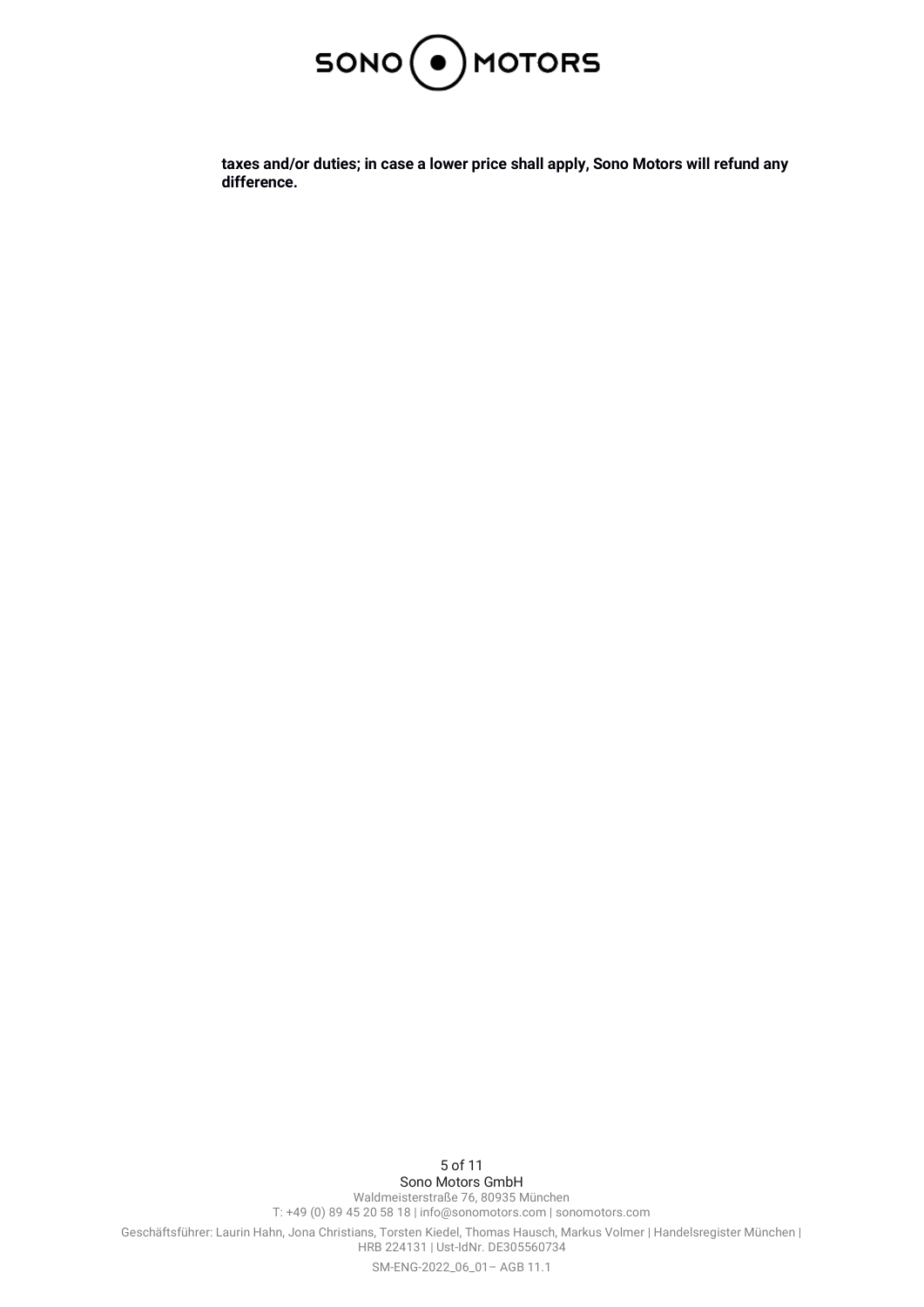

- 6. **Payment-terms and -methods**
	- a. **The price for the reservation and acquisition of the rights, set out in clause 2, are due immediately, i. e. upon conclusion of the reservation-process.**
	- b. **Payment is handled via the services of the third-party provider Adyen (Adyen N.V. German Branch, Friedrichstraße 63, 10117 Berlin). Through Adyen N.V, we can offer a wide number various payment methods worldwide such as credit or debit cards, bank accounts, and other local payment methods. The payment methods available for your location will be shown when you select payment through Adyen. All details regarding the terms and conditions and the processing of personal data by Adyen can be found in the Terms and conditions and the Privacy Statement of Adyen (https://www.adyen.com/legal/terms-and-conditions). The selected payment method will be charged at the end of the ordering process.**
	- c. **When entering into the sales contract, Sono Motors may, at its own discretion, offer additional payment methods.**

# 7. **Withdrawal**

- a. **Right of Withdrawal**
	- 7.a.i. **If the client is a consumer, i. e. the contract has been concluded for purposes, which are, predominantly, not attributable to a commercial, or self-employed professional activities, and the contract, regarding the reservation, was concluded through Sono Motors' website or otherwise, with the exclusive use of one or more means of distance communication, such as email or fax, i. e. via distance contracting, the client may withdraw from the contract, regarding the reservation, within 14 days, without having to provide Sono Motors any reasons. The withdrawal period will expire after 14 days, from the day on which the contract was concluded.**
	- 7.a.ii. **To exercise the right of withdrawal, the client must inform Sono Motors, Waldmeisterstraße 76, 80935 Munich, Germany, email: [leaving@sonomotors.com,](mailto:leaving@sonomotors.com) about the withdrawal from this contract, by a formal declaration, made as a letter sent by post, fax or email. The client may employ the attached model withdrawal form.**
	- 7.a.iii. **To meet the deadline for executing the right of withdrawal, it is sufficient for the client to send the communication, concerning the decision to exercise the right of withdrawal, before the withdrawal period has expired.**
- b. **Consequences of withdrawal**
	- 7.b.i. **If the client makes use of the right of withdrawal from this agreement, Sono Motors shall reimburse all payments made by the client, during the reservation, immediately and no later than fourteen days from the date Sono Motors receives notice of withdrawal from this agreement. This does not apply to payments under any previous contracts which have been replaced in accordance with clause 1.e. and which become valid again in accordance with clause 7.b.iv below.**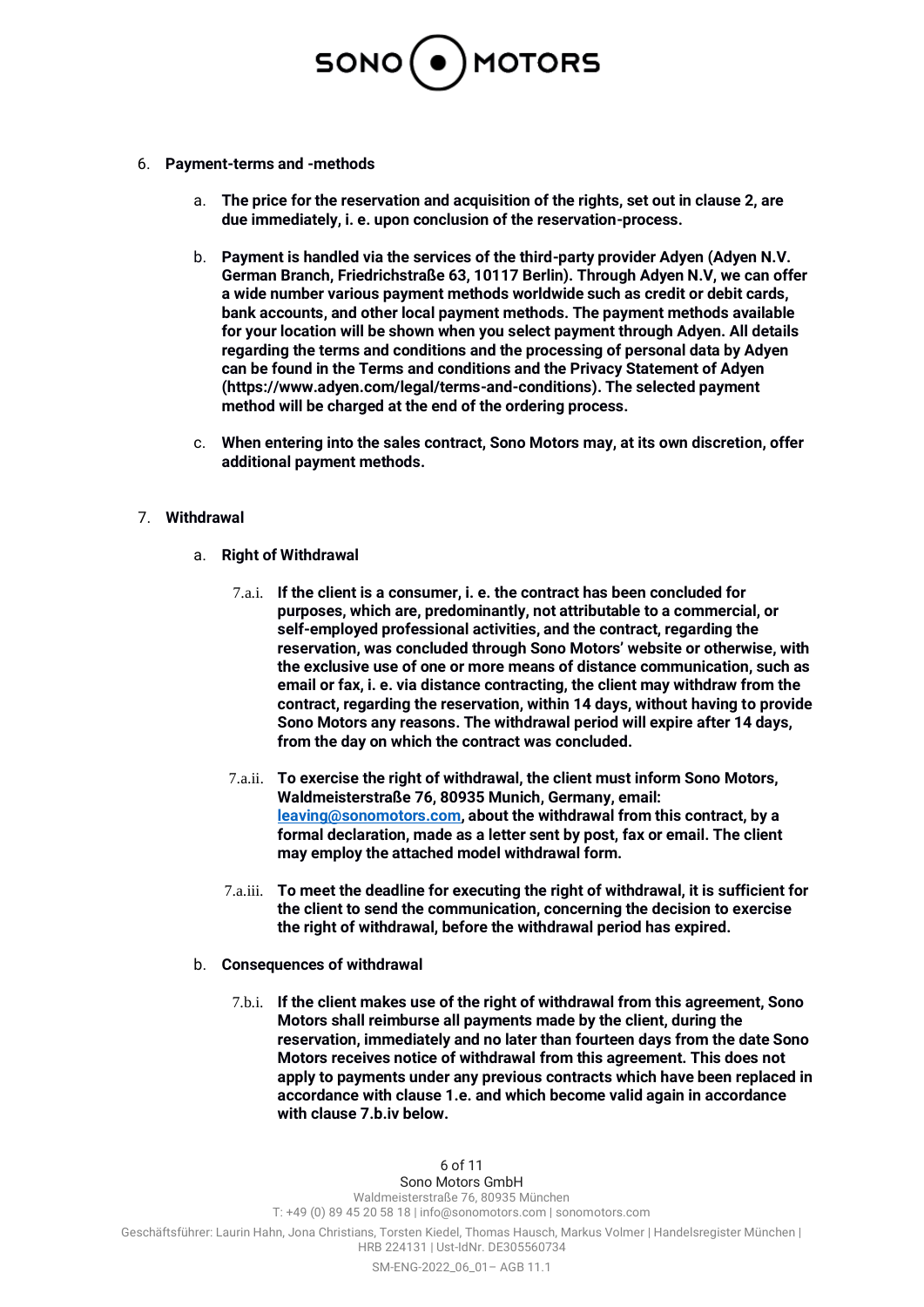

- 7.b.ii. **Within the Single Euro Payments Area (SEPA), Sono Motors will carry out the reimbursement, by credit transfer to an International Bank Account Number (IBAN), specified by the client. Otherwise, Sono Motors will carry out the reimbursement, employing the same means of payment, as used for the initial transaction, unless, of course, both parties have expressly agreed otherwise, and no added costs are incurred for Sono Motors. In any event, the client will not incur any fees because of any reimbursement.**
- 7.b.iii. **Upon withdrawal, all rights, as described in this agreement, will expire and cease to exist.**
- 7.b.iv. **If this contract has replaced earlier contracts in accordance with clause 1.e., these will become valid again after the withdrawal of this contract. Any existing right of withdrawal under these earlier contracts remains unaffected.**
- c. **Right to withdraw from the sales contract**
	- 7.c.i. **Once the client has purchased the vehicle, the statutory right of withdrawal for consumers will only exist, if the sales contract, according to clause 4, is made as a distance contract, and no modifications to the vehicle have been commissioned or carried out by the client.**
	- 7.c.ii. **For this right of withdrawal, clauses 7.a and 7.b shall apply, provided that the withdrawal period will be 14 days, from the day on which the client, or a third party appointed by the client, who is not responsible for the transport of the vehicle to the client, takes physical possession of the goods. Sono Motors may withhold the reimbursement, until the vehicle has been reacquired, or the client has supplied evidence of having sent back the vehicle to Sono Motors. The client shall hand the vehicle over to Sono Motors, without undue delay and in any event not later than 14 days from the day on which the client communicated his withdrawal from the contract. The deadline is met, if the client sent back the vehicle, before the period of 14 days has expired. The client will have to bear the direct cost of returning the vehicle to Sono Motors. Sono Motors will, separately, inform the client of this right of withdrawal, when entering into the sales contract.**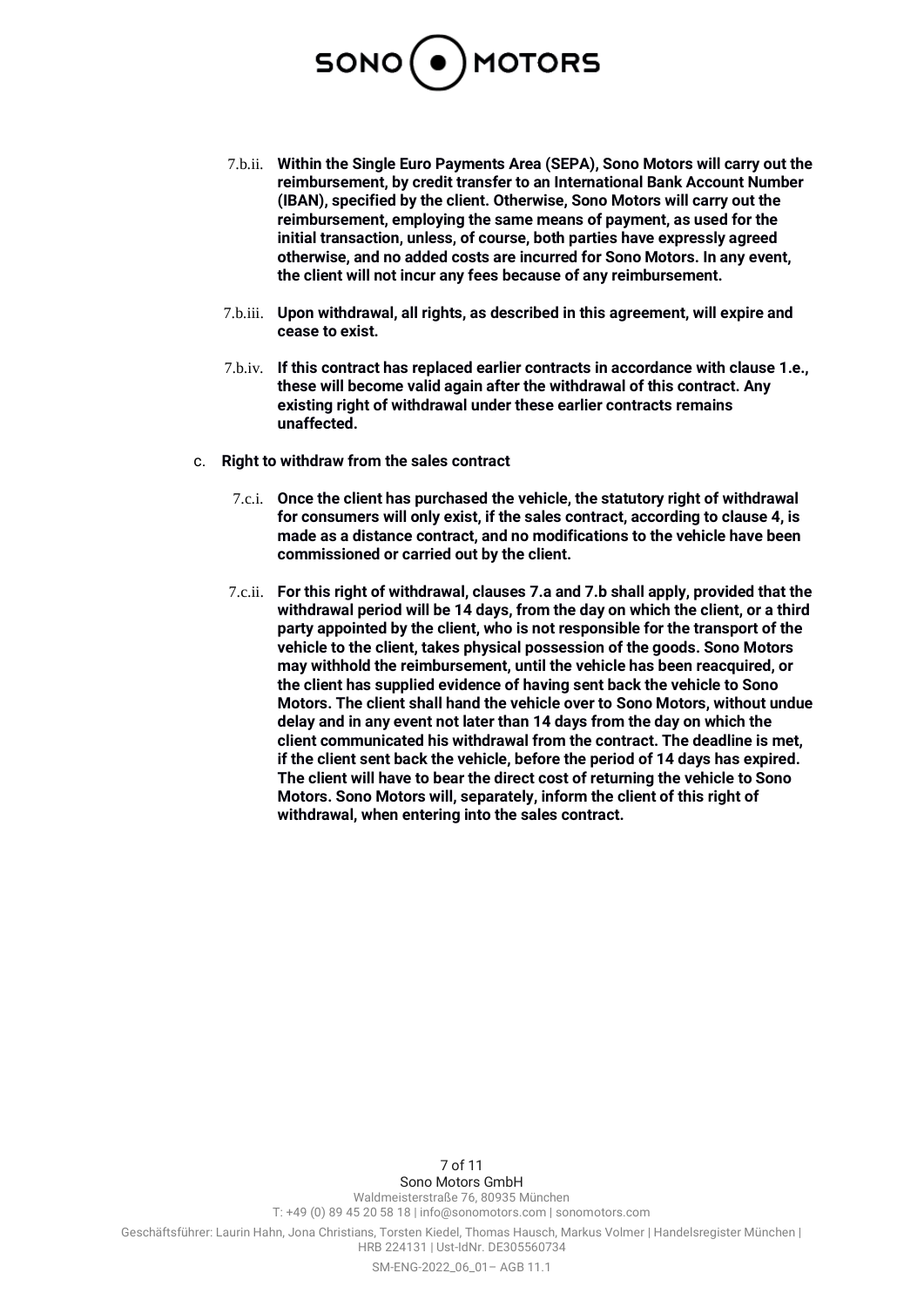

- 8. **Rescission after the withdrawal period**
	- a. **Even after expiry of the right of withdrawal, according to clause 7, the client may rescind from the contract, regarding the reservation, if:**
		- 8.a.i. **the client decides not to enter into the sales contract, upon offering of the latter agreement, by Sono Motors, according to clause 4;**
		- 8.a.ii. **Sono Motors has not offered to enter into a sales contract, according to clause 4, by the 31st day of December 2023;**
		- 8.a.iii. **there exists a right of withdrawal from the sales contract, conform to clause 7.c., and the client has made use of such right of withdrawal, in due time;**
		- 8.a.iv. **there exists a statutory right to rescind from the sales contract or, respectively, a contractual right to rescind from the sales contract, agreed between the parties, at the time, when the sales contract was produced, and the client makes use of such right, e. g. if there are defects and the repairs have failed; or**
		- 8.a.v. **the sales contract is, or becomes, invalid for any other reason.**
	- b. **To rescind from the contract, the client must inform Sono Motors, Waldmeisterstraße 76, 80935 Munich, Germany, email[: leaving@sonomotors.com,](mailto:leaving@sonomotors.com) about the rescinding of this contract, by a formal declaration, made as a letter sent by post, fax or email. The client may combine the rescission of the reservation with the withdrawal from, or rescission of, the sales contract as set out in clause 8.**
	- c. **If the client rescinds from this contract, Sono Motors shall reimburse all payments made by the client, during the reservation process respectively the sum according to point 1.e.**
	- d. **Within the Single Euro Payments Area (SEPA), Sono Motors will carry out the reimbursement, by credit transfer, to an International Bank Account Number (IBAN), specified by the client. Otherwise, Sono Motors will carry out the reimbursement, employing the same means of payment, as employed for the initial transaction, unless, of course, both parties have expressly agreed otherwise and not added costs are incurred to Sono Motors. In any event, the client will not incur any fees, due to the reimbursement.**
	- e. **Upon rescission, all rights as described in this agreement will expire and cease to exist. If earlier contracts existed which were replaced according to clause 1.e., this also applies to the rights described therein.**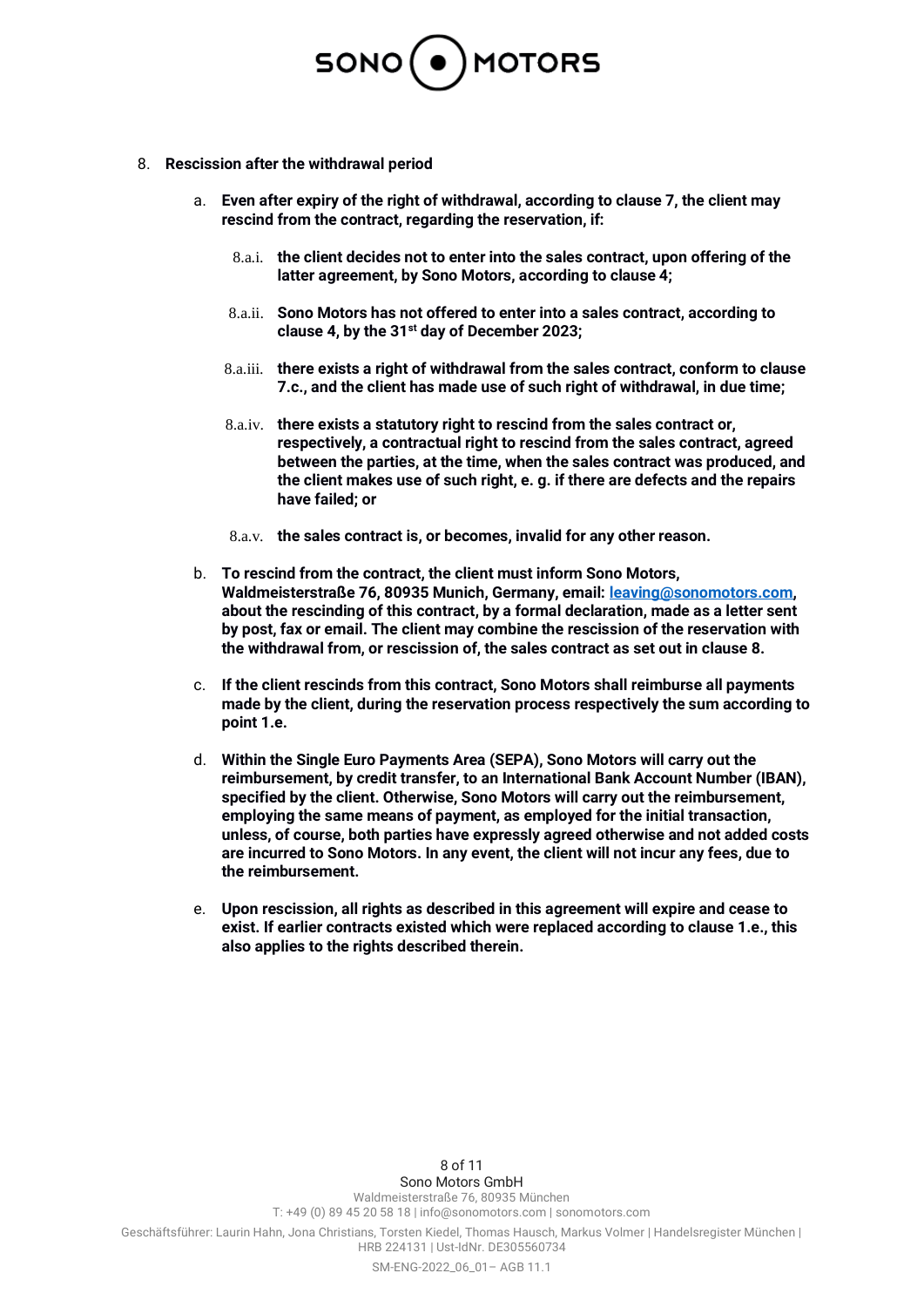

# 9. **Liability**

- a. **Sono Motors shall be fully liable, according to statutory provisions, (i) for damages resulting from injury to life, body or health, due to negligent breach of duty, by Sono Motors, its legal representatives or persons employed to perform any of its contractual obligations, i. e. vicarious agents, and/or (ii) for other damages resulting from an intentional or grossly negligent breach of duty, by Sono Motors, its legal representatives or persons employed to perform any of its contractual obligations, i. e. vicarious agents.**
- b. **Insofar, as Sono Motors is the manufacturer or is deemed to be the manufacturer, of the electric vehicle, Sono Motors shall also be liable, according to the provisions of the German Product Liability Act (Produkthaftungsgesetz) and/or, as applicable, other national transpositions of the Council Directive 85/374/EEC of 25 July 1985, on the approximation of the laws, regulations and administrative provisions of the EU Member States, concerning liability for defective products. Sono Motors' liability, according to clauses 9.a., 9.c. and 9.d. shall remain unaffected.**
- c. **Should Sono Motors have furnished a separate guarantee or any other form of strict liability, Sono Motors shall be liable, according to the terms of such guarantee or promise or, where and insofar the guarantee or promise is silent, according to statutory provisions. Other liabilities, according to clauses 9.a., 9.b. and 9.d., shall remain unaffected.**
- d. **Sono Motors shall further be liable for damages, resulting from a negligent breach of a contractual obligation, the fulfilment of which is a prerequisite, for the proper performance of the contract, and on the fulfilment of which the client will, typically, rely, and can reasonably rely, so-called essential obligations, by Sono Motors, its legal representatives or persons employed to perform any of its contractual obligations, i. e. vicarious agents. However, the total liability shall be limited to the amount of damages that is typical, for this type of contract, and foreseeable upon conclusion of the contract, if there is no more extensive liability under clauses 9.a. to 9.c. above.**
- e. **In all other cases, Sono Motors' liability for damages, under any theory of law, shall be excluded.**
- f. **The limitation of liability, under this clause 9, shall also be applicable, mutatis mutandis, for the benefit of Sono Motors' legal representatives, organs, and members of staff.**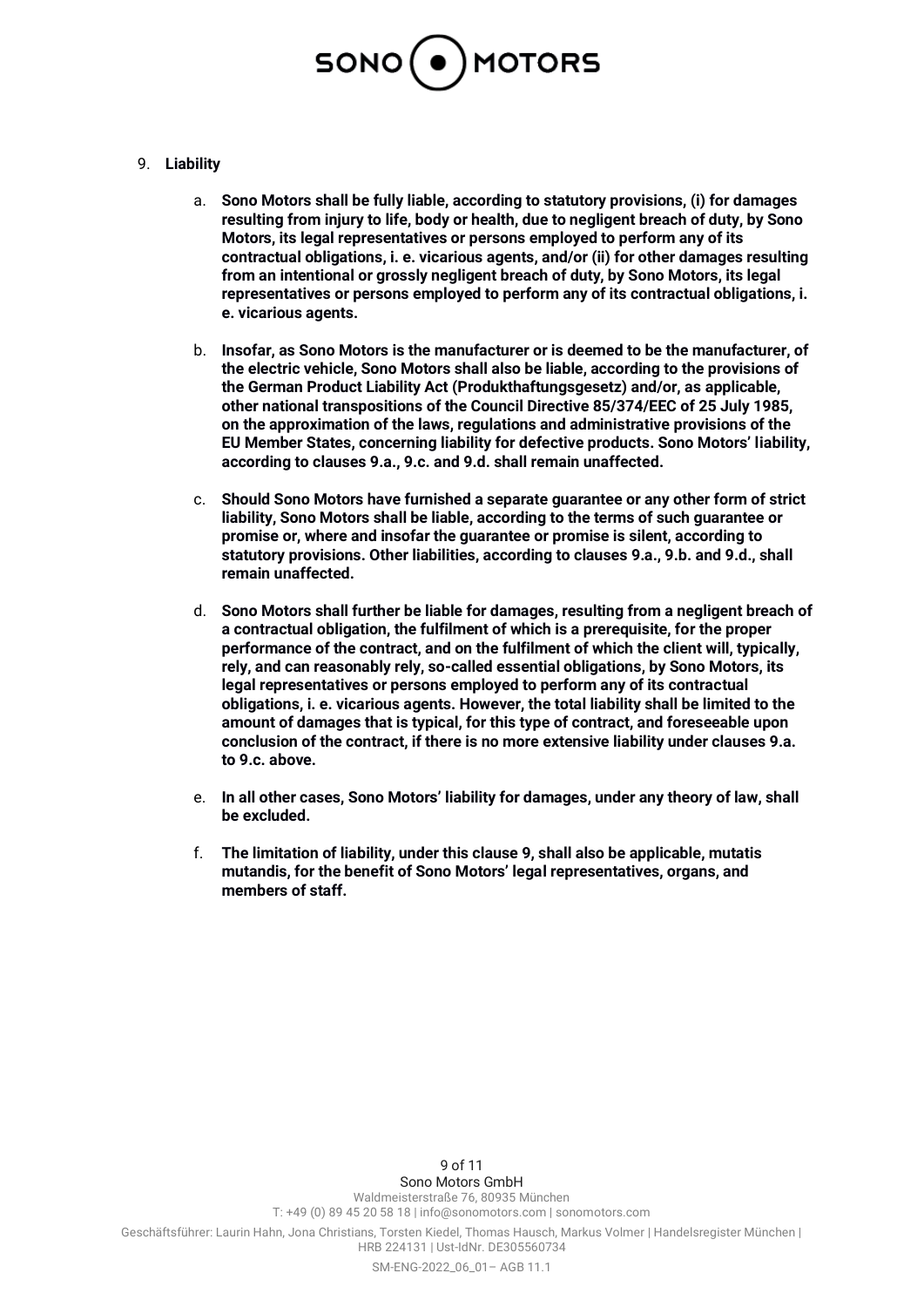

- 10. **Miscellaneous**
	- a. **Right of retention**
		- 10.a.i. **The client is entitled to offset any claims against claims from Sono Motors, in case that the claims (i) originate from the same contractual relationship, (ii) have not been challenged by Sono Motors, have been recognized by a competent court, without further legal recourse, or have been established and are ready for decision, by a competent court.**
		- 10.a.ii. **The client is entitled to exercise a right of retention vis-à-vis claims from Sono Motors, only if such right of retention is based on claims from the same contractual relationship.**
	- b. **Translations: Sono Motors may, at its sole discretion, translate these GTC-VR into other languages. In this case, the terms and conditions are binding in the language in which the client has completed the order process, including the process in which the client has sent Sono Motors the order, by activating the button, "complete the contract and pay".**